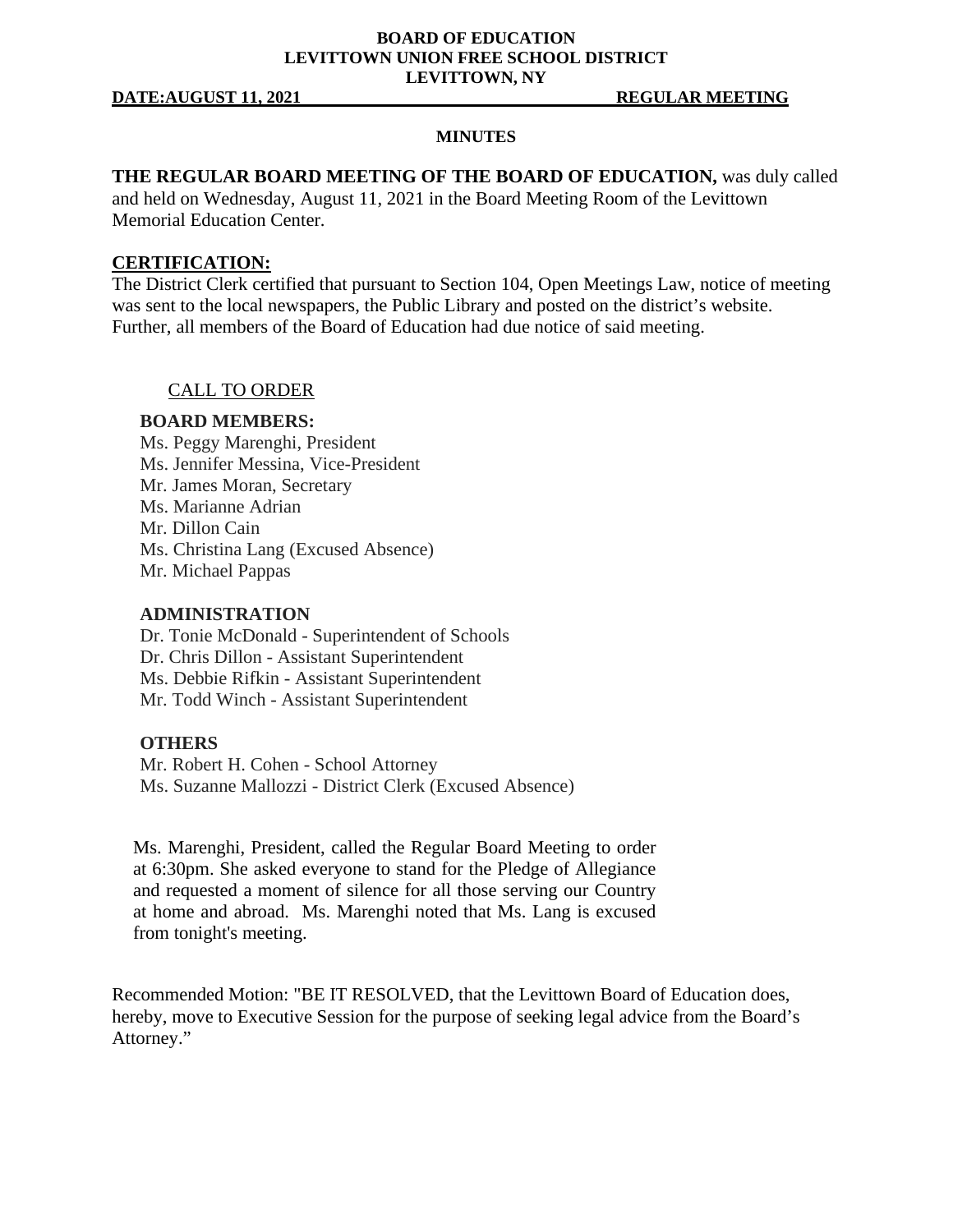| <b>RESULT:</b>   | <b>MOTION CARRIED [6-0]</b>                    |
|------------------|------------------------------------------------|
| <b>MOVER:</b>    | Michael Pappas, Trustee                        |
| <b>SECONDER:</b> | Marianne Adrian, Trustee                       |
| AYES:            | Moran, Pappas, Adrian, Cain, Marenghi, Messina |
| <b>ABSENT:</b>   | Lang                                           |

### I. RECONVENE TO PUBLIC SESSION

The Board reconvened to regular session at 7:30pm.

### II. REPORTS

- A. Superintendent no reports.
- B. Board of Education Ms. Marenghi, President, reported that the NYSSBA (New York State School Board Association) Convention is being held in NYC in October and six Board Members will be attending.

### III. PUBLIC BE HEARD

Katrina Hall, 14 Wing Lane Levittown: Unmask our students. *"Decisions on medical interventions, which mask wearing falls under, should be the choice of the parent."*

Dr. Christine Maffia, 3728 Hunt Road, Wantagh: Unmask our students. *"Unmask the kids, let them be optional. It should be parent's choice, not the government."*

Maureen Wicelinski, 15 Sprucewood Drive, Levittown. Unmask our students. *"As an educator for 38 years, knowing the importance of being understood and people being able to comprehend you is very instrumental to the skill of reading."*

Jill Pinner, 371 Blacksmith Road, Levittown: Unmask our students. *"I just want you to allow us to have the right to unmask the children that want to be unmasked. Parents want their choices."*

Danielle Gradotzke, 55 Woodcock Lane, Levittown. Unmask our students. *"Instead of taking advice from an institution that has no right to mandate anything (the CDC), we let the parents of the children going to school this year make our own decisions."*

Theresa McNulty, 17 Redpoll Lane, Levittown. Unmask our students. *"The damage these restrictions have caused far outweigh any threat from COVID. Please give parents the choice".* 

Donna McKenna, 93 Cord Lane, Levittown. Mask our students. "*With the increase in class sizes due to cancellation of remote learning, the removal of desk barriers and the surge of the Delta Variant, I don't see how our children can safely be unmasked."*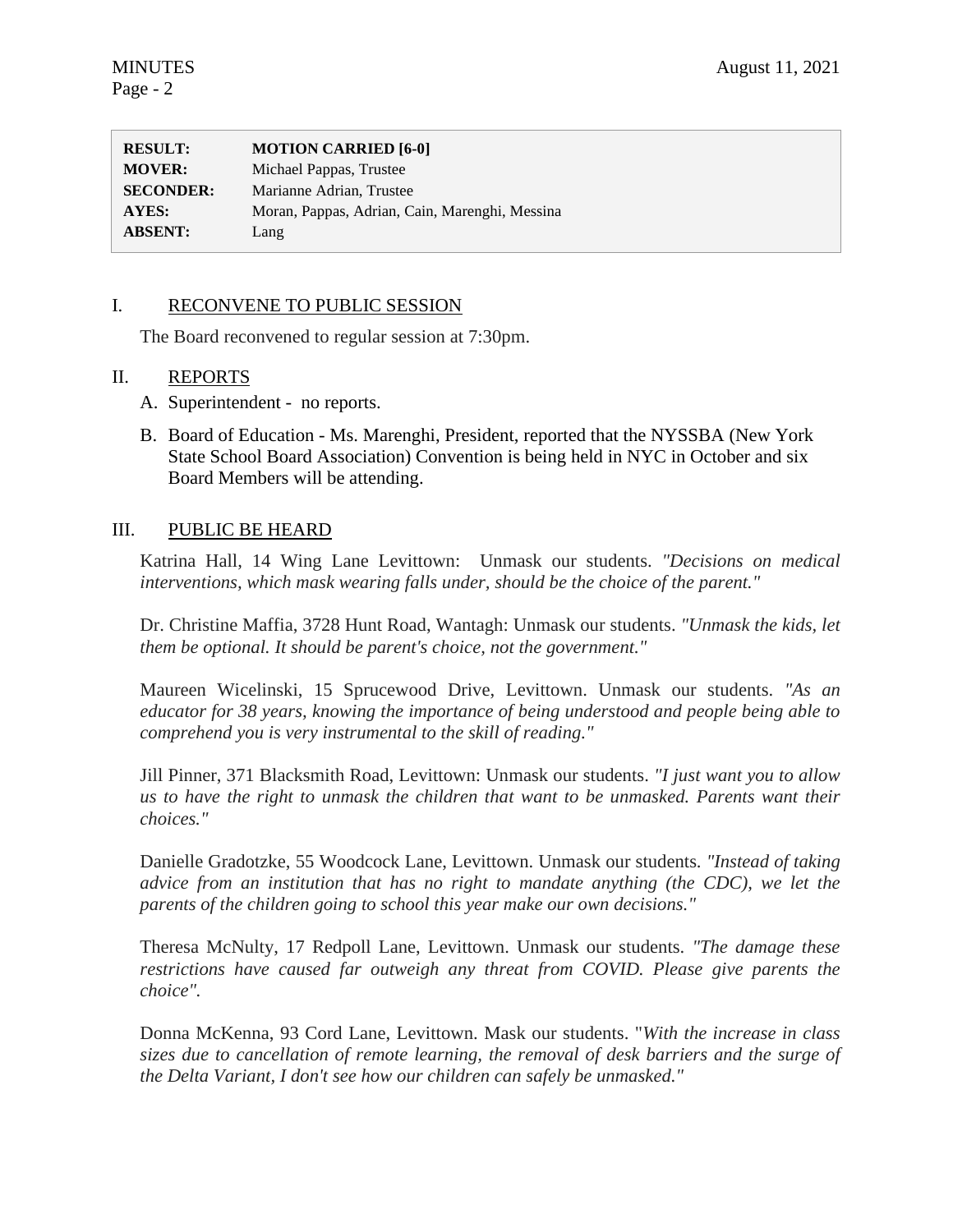Elizabeth Mintz, 1068 Barrie Avenue, Wantagh. Mask our students. "*With no remote learning option, if masks are not required, you will be putting students who are disabled, immunocompromised and otherwise high risk and those with family member in those categories, most at risk."*

Peilin Hsu-Brennan, 31 Wood Lane, Levittown. Allow remote learning & mask our students. "*Remote schooling would be optimal, however masks is also part of the first line of defense when it comes to reducing exposure risk, but this has to be done as a group. Mitigating the risk of exposure will not be effective when the masks are optional."*

Jennifer O'Doherty, 1196 Garden Place, Wantagh. Unmask our students. "*They are being damaged socially, emotionally and they are getting an inappropriate education and it's time to give them back their childhood and it's time to give them back their education in an appropriate way."*

Frank Jurs, 297 Willowood Drive, Wantagh. Unmask our students. "*You represent us as parents. Whether you side with parents who want to have control over what their children do or side with parents who want to have control over what other people's children do. That's your decision to make, that's why you were elected."*

Keri Sabella, 36 Rosewood Lane, Wantagh. Unmask our students. "*You have the power. Now's the time to use that power. If the parent's say "give the parents choice", then make it parent choice."*

Robert Bruno, 86 Slate Lane, Levittown. Unmasking our students. "*Let the kids go back to school normal. Why are we making our kids wear masks? There is no threat."*

Ivona Malpelli, 23 Rainbow Lane, Levittown. Unmask our students. "*Those masks don't work. So if somebody here says give the parents the choice, please give us choice because some kids are really struggling."*

Ms.Marenghi thanked the Community for showing up and expressing their deepest feelings.

# IV. CONSENT AGENDA

1. Minutes – Approval of Minutes **RESOLUTION # 21-22-423** Recommended Motion: "Make the necessary corrections and move the approval of the minutes of the July 7 Organizational and Regular meetings and the July 28 Planning and Special meetings."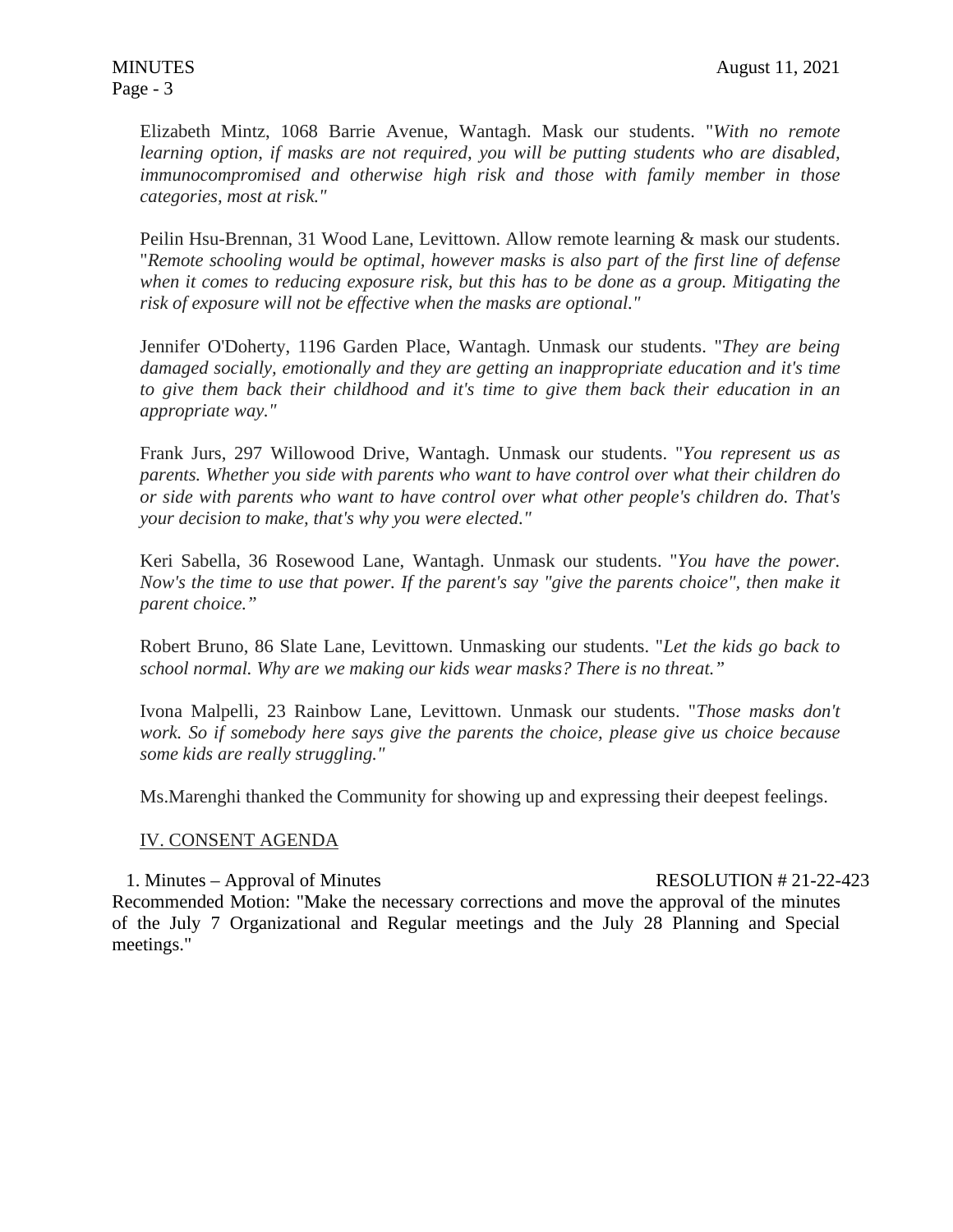| <b>RESULT:</b> | <b>MOTION CARRIED [6-0]</b>                    |
|----------------|------------------------------------------------|
| <b>MOVER:</b>  | Marianne Adrian, Trustee                       |
|                | <b>SECONDER:</b> Michael Pappas, Trustee       |
| AYES:          | Moran, Pappas, Adrian, Cain, Marenghi, Messina |
| <b>ABSENT:</b> | Lang                                           |

# 2. Warrants RESOLUTION # 21-22-424

Recommended Motion: "WHEREAS, all claims, warrants and charges against the School District have been reviewed by the Claims Auditor and have been certified by the Claims Auditor for payment,

NOW, THEREFORE, BE IT RESOLVED, that the JULY 2021 report of the Claims Auditor be accepted."

| <b>RESULT:</b>   | <b>MOTION CARRIED [6-0]</b>                    |
|------------------|------------------------------------------------|
| <b>MOVER:</b>    | Marianne Adrian, Trustee                       |
| <b>SECONDER:</b> | Michael Pappas, Trustee                        |
| <b>AYES:</b>     | Moran, Pappas, Adrian, Cain, Marenghi, Messina |
| <b>ABSENT:</b>   | Lang                                           |

# 3. Business Office Reports RESOLUTION # 21-22-425

Recommended Motion: "RESOLVED, that the Levittown Board of Education does, hereby, accept the following reports from the Business Office:

- Credit card statement from Citibank for statement ending 7/6/2021
- · Claims Audit Year-end Summary Report for 2020/2021 and for July 2021."

Mr. Pappas acknowledged the claims report for the year and praised our Auditors while thanking the Business Office and Central Office for their hard work and looking out for taxpayers.

| <b>RESULT:</b> | <b>MOTION CARRIED [6-0]</b>                    |
|----------------|------------------------------------------------|
| <b>MOVER:</b>  | Marianne Adrian, Trustee                       |
|                | <b>SECONDER:</b> Michael Pappas, Trustee       |
| <b>AYES:</b>   | Moran, Pappas, Adrian, Cain, Marenghi, Messina |
| <b>ABSENT:</b> | Lang                                           |

4. Nassau BOCES Final Contract 2020-2021 RESOLUTION # 21-22-426

Recommended Motion: "RESOLVED, that the Levittown Board of Education approve the final contract with Nassau County Board of Cooperative Education Services (BOCES) in the amount of \$13,608,871.73 to cover services and other expenses for the 2020-2021 school year, and;

Be it further RESOLVED that the President of the Levittown Board of Education is hereby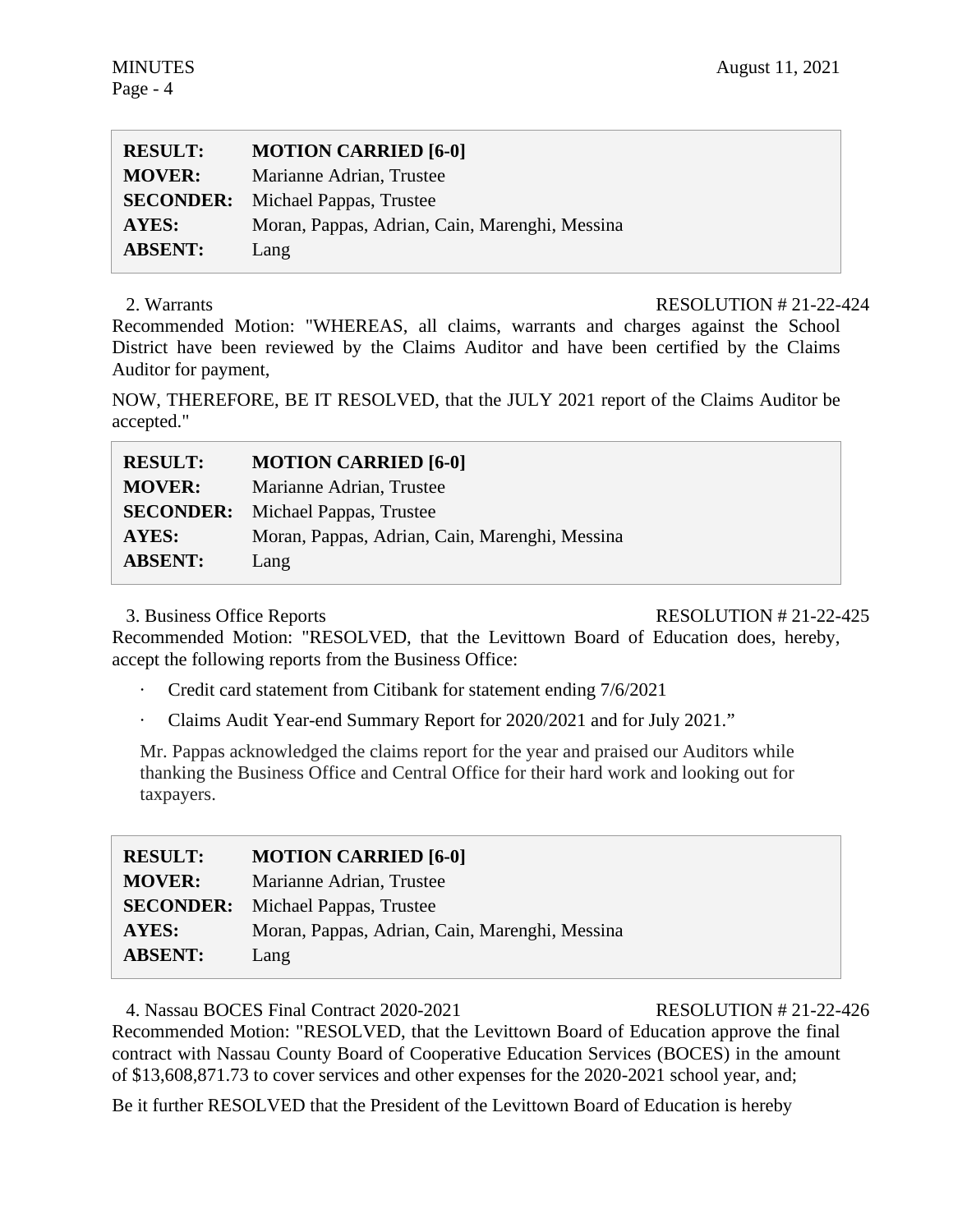authorized to sign the attached agreement."

| <b>RESULT:</b> | <b>MOTION CARRIED [6-0]</b>                          |
|----------------|------------------------------------------------------|
| <b>MOVER:</b>  | Marianne Adrian, Trustee                             |
|                | <b>SECONDER:</b> Michael Pappas, Trustee             |
| AYES:          | Moran, Pappas, Adrian, Cain, Marenghi, Lang, Messina |

5. Nassau BOCES Initial Contract for 2021 -2022 RESOLUTION # 21-22-427 Recommended Motion: "RESOLVED, that the Levittown Board of Education approve the initial contract with Nassau County Board of Cooperative Education Services (BOCES) in the amount of \$13,940,903.79 to cover services and other expenses for the 2021-2022 school year, and;

Be it further RESOLVED that the President of the Levittown Board of Education is hereby authorized to sign the attached agreement."

| <b>RESULT:</b> | <b>MOTION CARRIED [6-0]</b>                          |
|----------------|------------------------------------------------------|
| <b>MOVER:</b>  | Marianne Adrian, Trustee                             |
|                | <b>SECONDER:</b> Michael Pappas, Trustee             |
| AYES:          | Moran, Pappas, Adrian, Cain, Marenghi, Lang, Messina |

6. Guidelines for Free and Reduced Price Meal Program RESOLUTION # 21-22-428 Recommended Motion: "RESOLVED, that the Levittown Board of Education accepts the Free and Reduced Price Meal Program policy, including the annual Family Eligibility Criteria for Free and Reduced Meals as described in accordance with the guidelines established by the U. S. Department of Agriculture and the New York State Education Department, Bureau of School Food Management and Nutrition."

| <b>RESULT:</b> | <b>MOTION CARRIED [6-0]</b>                    |
|----------------|------------------------------------------------|
| <b>MOVER:</b>  | Marianne Adrian, Trustee                       |
|                | <b>SECONDER:</b> Michael Pappas, Trustee       |
| <b>AYES:</b>   | Moran, Pappas, Adrian, Cain, Marenghi, Messina |
| <b>ABSENT:</b> | Lang                                           |
|                |                                                |

7. Contract with Global Fueling Systems RESOLUTION # 21-22-429

Recommended Motion: "RESOLVED that the Levittown Board of Education approve a contract with Global Fueling Systems - Basecamp, with terms as outlined in the attached contract for licensing for computer programs that provide access to BaseCamp for fuel inspections and maintenance management; and that the President of the Board of Education is, hereby, authorized to execute same."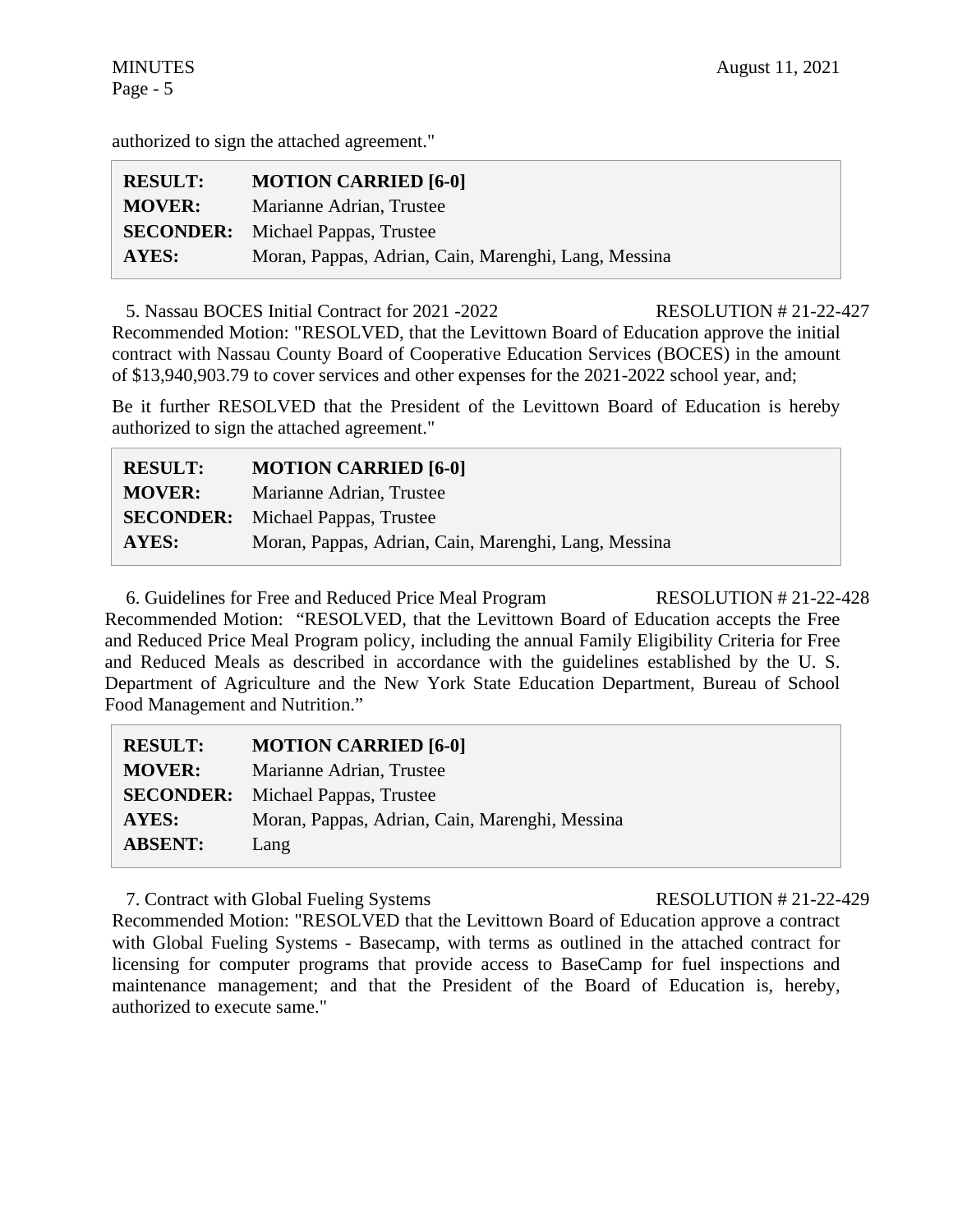| <b>RESULT:</b>   | <b>MOTION CARRIED [6-0]</b>                    |
|------------------|------------------------------------------------|
| <b>MOVER:</b>    | Marianne Adrian, Trustee                       |
| <b>SECONDER:</b> | Michael Pappas, Trustee                        |
| <b>AYES:</b>     | Moran, Pappas, Adrian, Cain, Marenghi, Messina |
| <b>ABSENT:</b>   | Lang                                           |

8. Contract with Utility Check, Ltd. RESOLUTION #21-22-430

Recommended Motion: "RESOLVED that the Levittown Board of Education approve a contract with Utility Check, Ltd. with terms as outlined in the attached contract for the examination and analysis of electric, gas and steam charges for the purpose of securing savings, credits and/or refunds; and that the President of the Board of Education is, hereby, authorized to execute same."

| <b>RESULT:</b>   | <b>MOTION CARRIED [6-0]</b>                    |
|------------------|------------------------------------------------|
| <b>MOVER:</b>    | Marianne Adrian, Trustee                       |
| <b>SECONDER:</b> | Michael Pappas, Trustee                        |
| AYES:            | Moran, Pappas, Adrian, Cain, Marenghi, Messina |
| <b>ABSENT:</b>   | Lang                                           |

9. Garage Lease Plainedge UFSD RESOLUTION # 21-22-431

Recommended Motion: "RESOLVED, that the attached Letter Agreement extending the current Garage Lease with Plainedge UFSD through June 30, 2026 is hereby approved and the Board President is authorized to execute same."

| <b>RESULT:</b> | <b>MOTION CARRIED [6-0)</b>                          |
|----------------|------------------------------------------------------|
| <b>MOVER:</b>  | Marianne Adrian, Trustee                             |
|                | <b>SECONDER:</b> Michael Pappas, Trustee             |
| AYES:          | Moran, Pappas, Adrian, Cain, Marenghi, Lang, Messina |

10. District Wide Safety Plan RESOLUTION # 21-22-432

Recommended Motion: "WHEREAS, that upon the recommendation of the Superintendent of

Schools, and as more fully discussed in executive session, the Board of Education hereby accepts and adopts the District's District-wide Safety Plan and the Building-Level Emergency Response Plan for each of its buildings;

AND BE IT FURTHER RESOLVED, that the Board of Education authorizes the Superintendent of Schools to file the same with the State Education Department and appropriate law enforcement officials, as required by 8 NYCRR §155.17."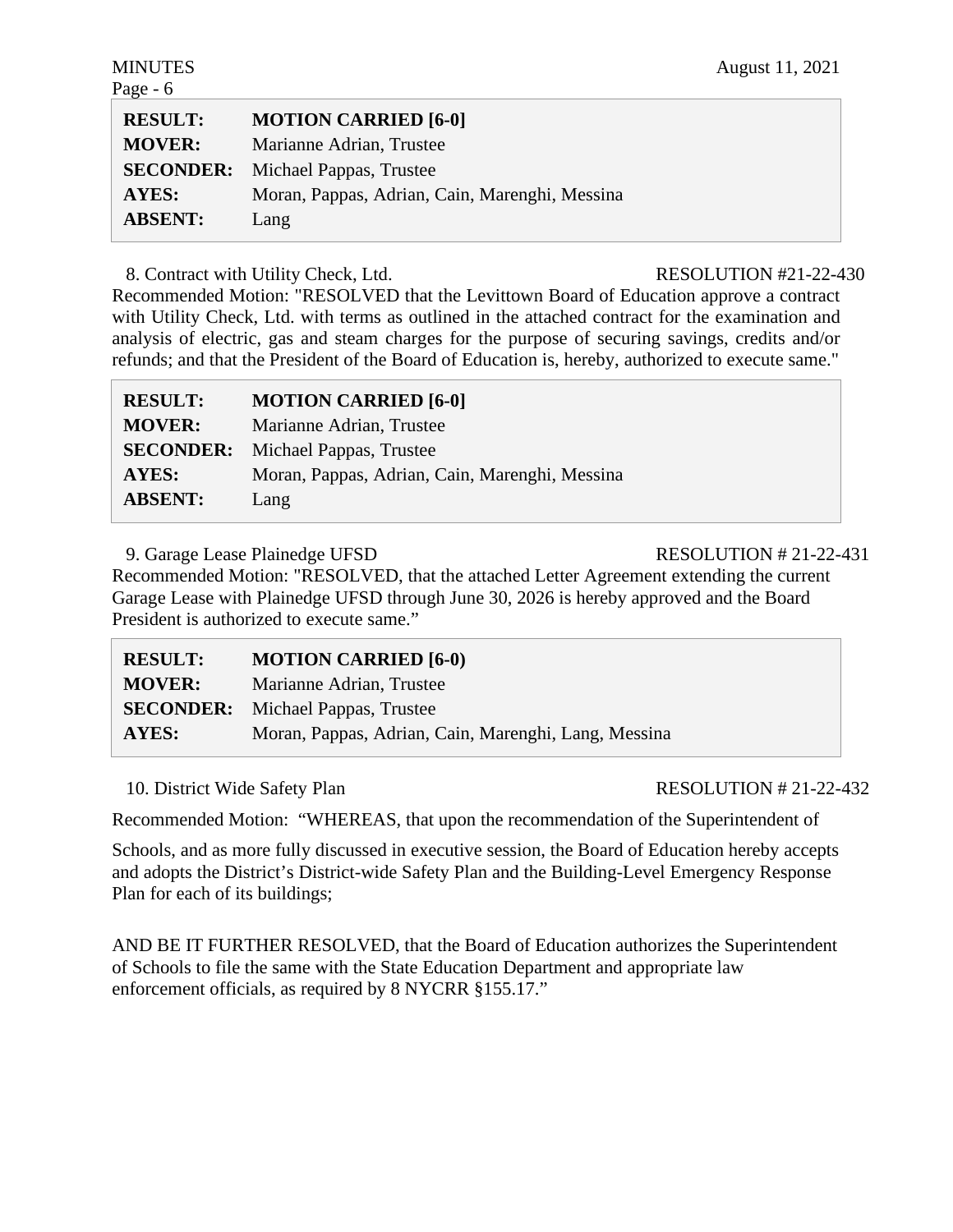| <b>RESULT:</b> | <b>MOTION CARRIED [6-0]</b>                    |
|----------------|------------------------------------------------|
| <b>MOVER:</b>  | Marianne Adrian, Trustee                       |
|                | <b>SECONDER:</b> Michael Pappas, Trustee       |
| AYES:          | Moran, Pappas, Adrian, Cain, Marenghi, Messina |
| <b>ABSENT:</b> | Lang                                           |

11. Appointment of Delegate to New York State School Boards Association RESOLUTION # 21-22-433

Recommended Motion: "RESOLVED that the Levittown Board of Education does, hereby, approve a Board Trustee delegate as voting delegate to the 2021 NYSSBA Annual Convention."

Mr. James Moran was appointed as Delegate to the NYS School Board Association.

| <b>RESULT:</b>   | <b>MOTION CARRIED [6-0]</b>                    |
|------------------|------------------------------------------------|
| <b>MOVER:</b>    | Peggy Marenghi, President                      |
| <b>SECONDER:</b> | Marianne Adrian, Trustee                       |
| AYES:            | Moran, Pappas, Adrian, Cain, Marenghi, Messina |
| <b>ABSENT:</b>   | Lang                                           |

# 12. Universal Pre-K Sites **RESOLUTION # 21-22-434**

Recommended Motion: "RESOLVED, that the Levittown Board of Education does, hereby, approve Tender Garden located at 3100 Hempstead Turnpike, Levittown, NY 11756, and Kiddie Junction located at 148 Center Lane, Levittown, NY 11756, as the two sites for the Universal Pre-K Program for the 2021-2022 school year."

| <b>RESULT:</b>   | <b>MOTION CARRIED [6-0]</b>                    |
|------------------|------------------------------------------------|
| <b>MOVER:</b>    | Marianne Adrian, Trustee                       |
| <b>SECONDER:</b> | Michael Pappas, Trustee                        |
| <b>AYES:</b>     | Moran, Pappas, Adrian, Cain, Marenghi, Messina |
| <b>ABSENT:</b>   | Lang                                           |

# 13. LAP and LAMP Tuition **RESOLUTION # 21-22-435**

Recommended Motion: "RESOLVED, that the Levittown Board of Education does, hereby, approve the LAMP tuition of \$115 per month for the 2021- 2022 school year representing an increase of \$5 per month and the LAP tuition for the 2021-2022 school year as follows (which represents no increase for the first child and a \$20 per month increase for each sibling):

- · 5 days per week monthly tuition: \$160 (first child) and \$120 (second child)
- · 3 days per week monthly tuition: \$110 (first child) and \$90 (second child)"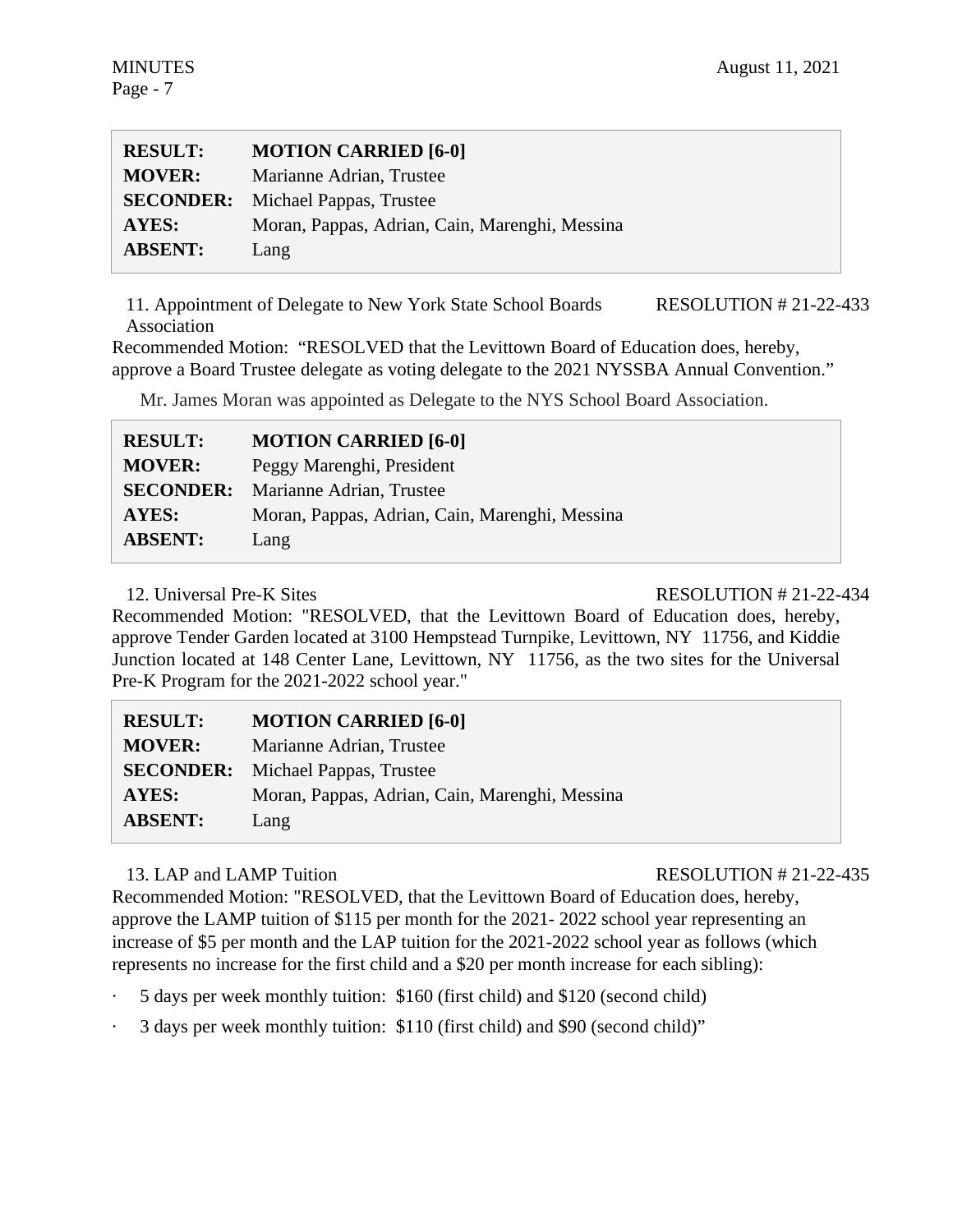| <b>MOTION CARRIED [6-0]</b>                    |
|------------------------------------------------|
| Marianne Adrian, Trustee                       |
| <b>SECONDER:</b> Michael Pappas, Trustee       |
| Moran, Pappas, Adrian, Cain, Marenghi, Messina |
| Lang                                           |
|                                                |

Mr. Pappas thanked Todd Winch's office for their hard work in keeping the LAP & LAMP programs affordable for our residents.

14. Driver Education Tuition **RESOLUTION # 21-22-436** 

Recommended Motion: "RESOLVED, that the Levittown Board of Education does, hereby, approve the Driver Education tuition of \$495.00 for the 2021-2022 school year representing no increase from the prior year. If conditions require that the program only provide the lecture component to students, tuition will be reduced by 50% of the set rate."

| <b>RESULT:</b> | <b>MOTION CARRIED [6-0]</b>                    |
|----------------|------------------------------------------------|
| <b>MOVER:</b>  | Marianne Adrian, Trustee                       |
|                | <b>SECONDER:</b> Michael Pappas, Trustee       |
| AYES:          | Moran, Pappas, Adrian, Cain, Marenghi, Messina |
| <b>ABSENT:</b> | Lang                                           |

15. Lease of Little Red School House to Teachers Pets Child Care Center, Inc. RESOLUTION # 21-22-437

Recommended Motion: "Whereas, it is mutually beneficial to the Levittown Public Schools and Teachers Pets Child Care Center, Inc. to amend the lease agreement for the "Little Red School House";

NOW, THEREFORE, BE IT RESOLVED, that the Levittown Board of Education approve the attached updated sixth amendment to the lease agreement between the Levittown Public Schools and Teachers Pets Child Care Center, Inc. and that the President of the Board of Education is, hereby, authorized to sign the attached amended lease agreement. "

| <b>RESULT:</b> | <b>MOTION CARRIED [6-0]</b>                    |
|----------------|------------------------------------------------|
| <b>MOVER:</b>  | Marianne Adrian, Trustee                       |
|                | <b>SECONDER:</b> Michael Pappas, Trustee       |
| AYES:          | Moran, Pappas, Adrian, Cain, Marenghi, Messina |
| <b>ABSENT:</b> | Lang                                           |

16. Hofstra MOU - Student Teacher Agreement RESOLUTION # 21-22-438 Recommended Motion: "RESOLVED that the Levittown Board of Education approve a contract with Hofstra University, with terms as outlined in the attached contract, to cover student teachers and observers seeking certification for the period of September 1, 2021 through August 31, 2023 at no cost to the District;

and that the President of the Board of Education is, hereby, authorized to execute same."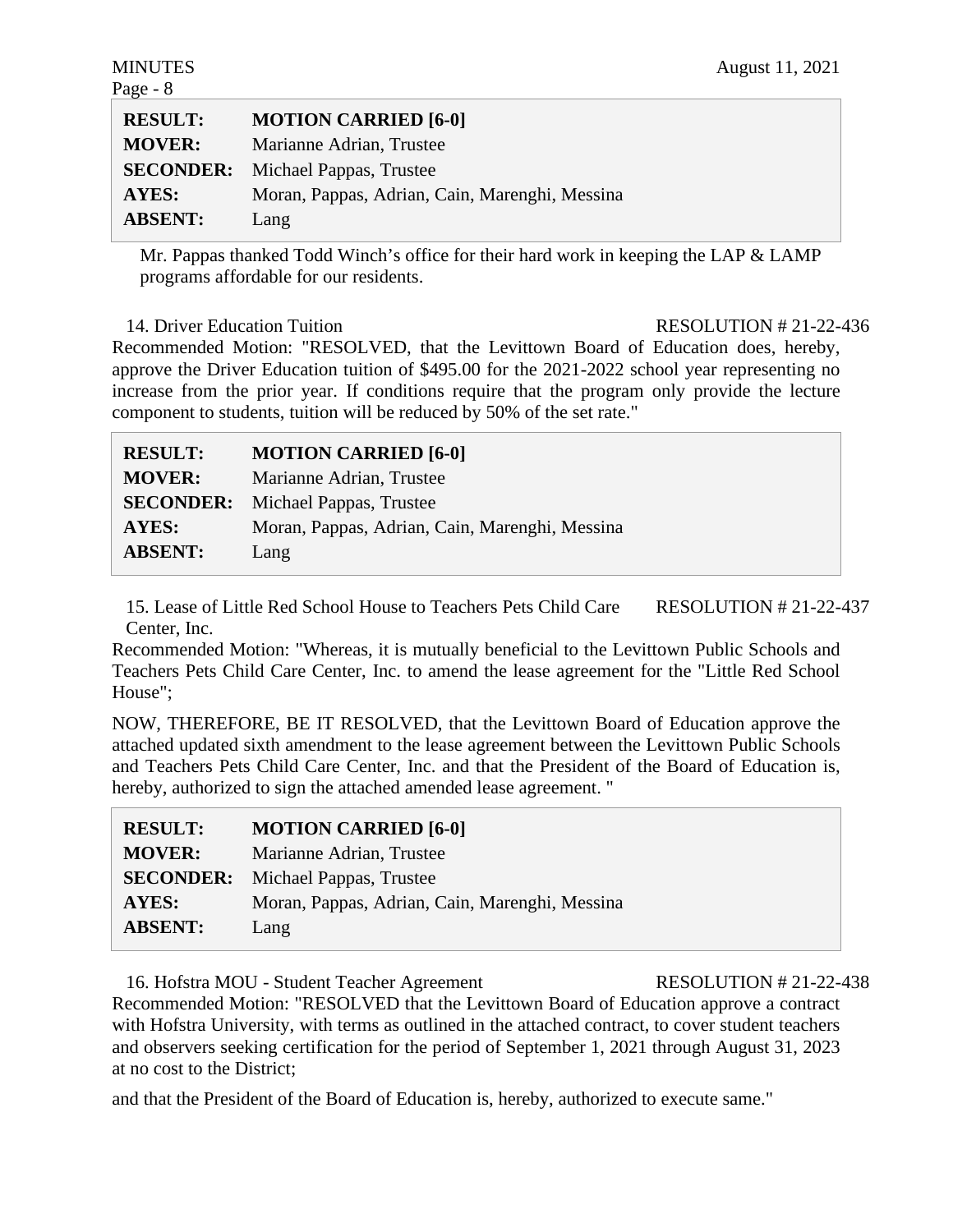| <b>RESULT:</b> | <b>MOTION CARRIED [6-0]</b>                    |
|----------------|------------------------------------------------|
| <b>MOVER:</b>  | Marianne Adrian, Trustee                       |
|                | <b>SECONDER:</b> Michael Pappas, Trustee       |
| <b>AYES:</b>   | Moran, Pappas, Adrian, Cain, Marenghi, Messina |
| <b>ABSENT:</b> | Lang                                           |

17. Out of District Contract for Health and Welfare Services RESOLUTION # 21-22-439 Recommended Motion: "RESOLVED, that the Levittown Board of Education does, hereby, approve the attached contract between the Levittown Public Schools and the following school district to provide health and welfare services to students attending school in the district for the 2020-2021 school year:

Freeport UFSD

BE IT FURTHER RESOLVED, that the Board of Education President is, hereby, authorized to execute this contract."

| <b>RESULT:</b>   | <b>MOTION CARRIED [6-0]</b>                    |
|------------------|------------------------------------------------|
| <b>MOVER:</b>    | Marianne Adrian, Trustee                       |
| <b>SECONDER:</b> | Michael Pappas, Trustee                        |
| AYES:            | Moran, Pappas, Adrian, Cain, Marenghi, Messina |
| <b>ABSENT:</b>   | Lang                                           |

18. Special Education Contracts RESOLUTION # 21-22-440

Recommended Motion: "RESOLVED, that the Levittown Board of Education does, hereby, approve the attached contracts between the Levittown Public Schools and the following vendors to provide special education services as indicated:

- · Kids First Evaluation & Advocacy Center
- · Eden II Programs
- · North Merrick UFSD
- · Hagedorn Little Village School
- · Variety Child Learning
- · Cerebral Palsy Association of Nassau County
- · Roslyn UFSD
- · Harmony Heights
- · Bilinguals/Achieve Beyond
- · Abilities
- · Long Island Home dba South Oaks Hospital
- The Charlton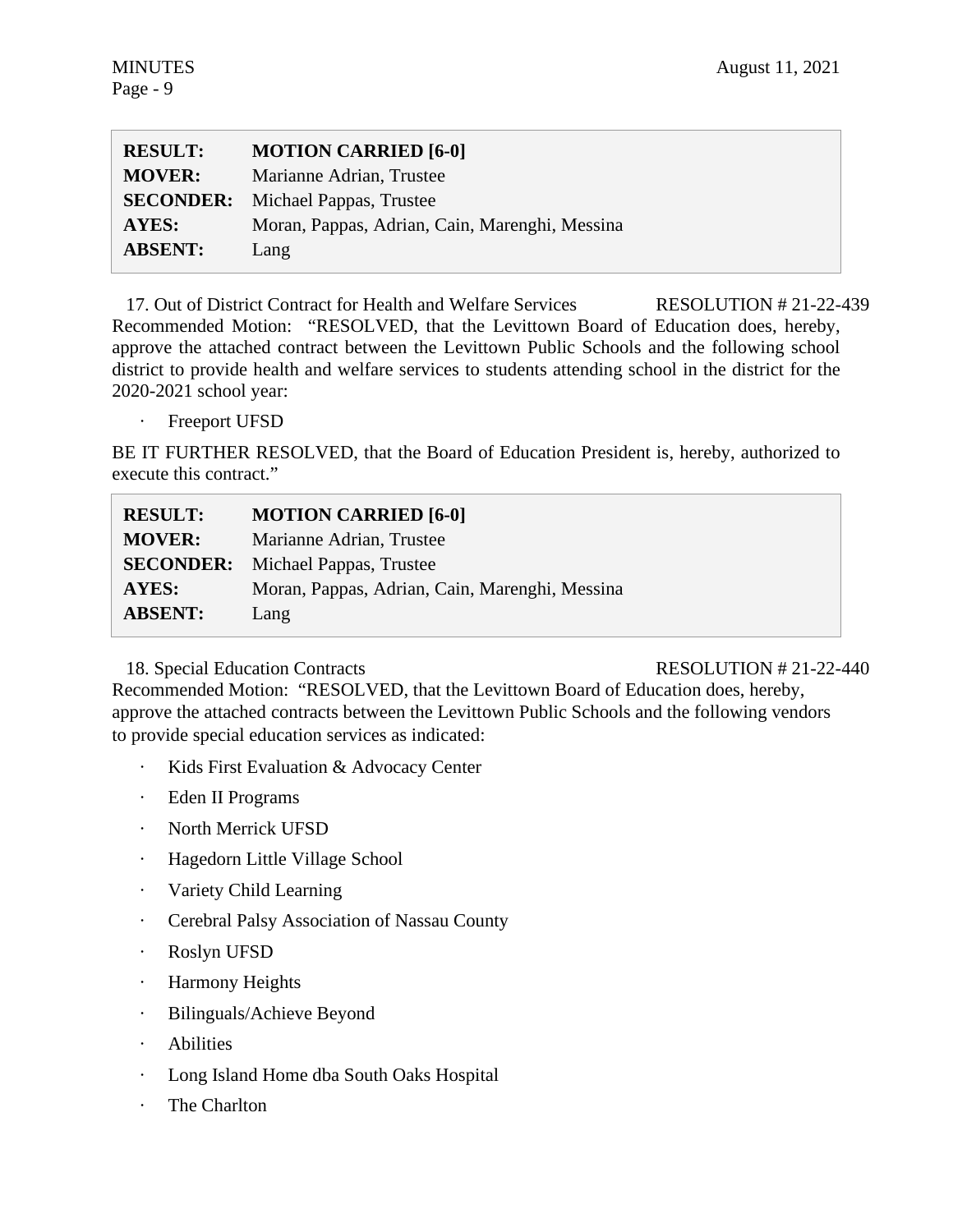# Page - 10

- · Just Kids Early Childhood Learning Center
- · Sail at Ferncliff
- · Anderson Center for Autism
- · Developmental Disabilities Institute
- · Andrus
- · Bilinguals, Inc/Achieve Beyond
- · The Center for Developmental Disabilities
- · Martin De Porres School for Exceptional Children, Inc.
- · Learn Well

BE IT FURTHER RESOLVED that the Board of Education President is, hereby, authorized to execute these contracts."

| <b>RESULT:</b> | <b>MOTION CARRIED [6-0]</b>                    |
|----------------|------------------------------------------------|
| <b>MOVER:</b>  | Marianne Adrian, Trustee                       |
|                | <b>SECONDER:</b> Michael Pappas, Trustee       |
| <b>AYES:</b>   | Moran, Pappas, Adrian, Cain, Marenghi, Messina |
| <b>ABSENT:</b> | Lang                                           |

# 19. Transportation Contract RESOLUTION # 21-22-441

Recommended Motion: "Resolved that pursuant to Article 156.5 of the New York State Education Law, the Levittown Board of Education does, hereby, approve the following

# Transportation Contracts: **2021-2022 New Contracts**

| Contract # | <b>Bid Date</b> | <b>Contractor</b>    | Cost           |
|------------|-----------------|----------------------|----------------|
| <b>NEW</b> | 8/4/2021        | <b>First Student</b> | \$0            |
| <b>NEW</b> | 8/4/2021        | WE Transport         | \$65,000.00    |
| <b>NEW</b> | 5/14/2021       | WE Transport         | \$1,223,500.00 |

# **2021-2022 Contract Extensions**

| E751443 | 10/20/2020 | <b>First Student</b> | \$25,160.20 |
|---------|------------|----------------------|-------------|
| E412444 | 5/6/2010   | Suburban Bus         | \$47,163.00 |
| E414710 | 5/12/2015  | Suburban Bus         | \$0         |
| E414929 | 5/16/2016  | Suburban Bus         | \$0         |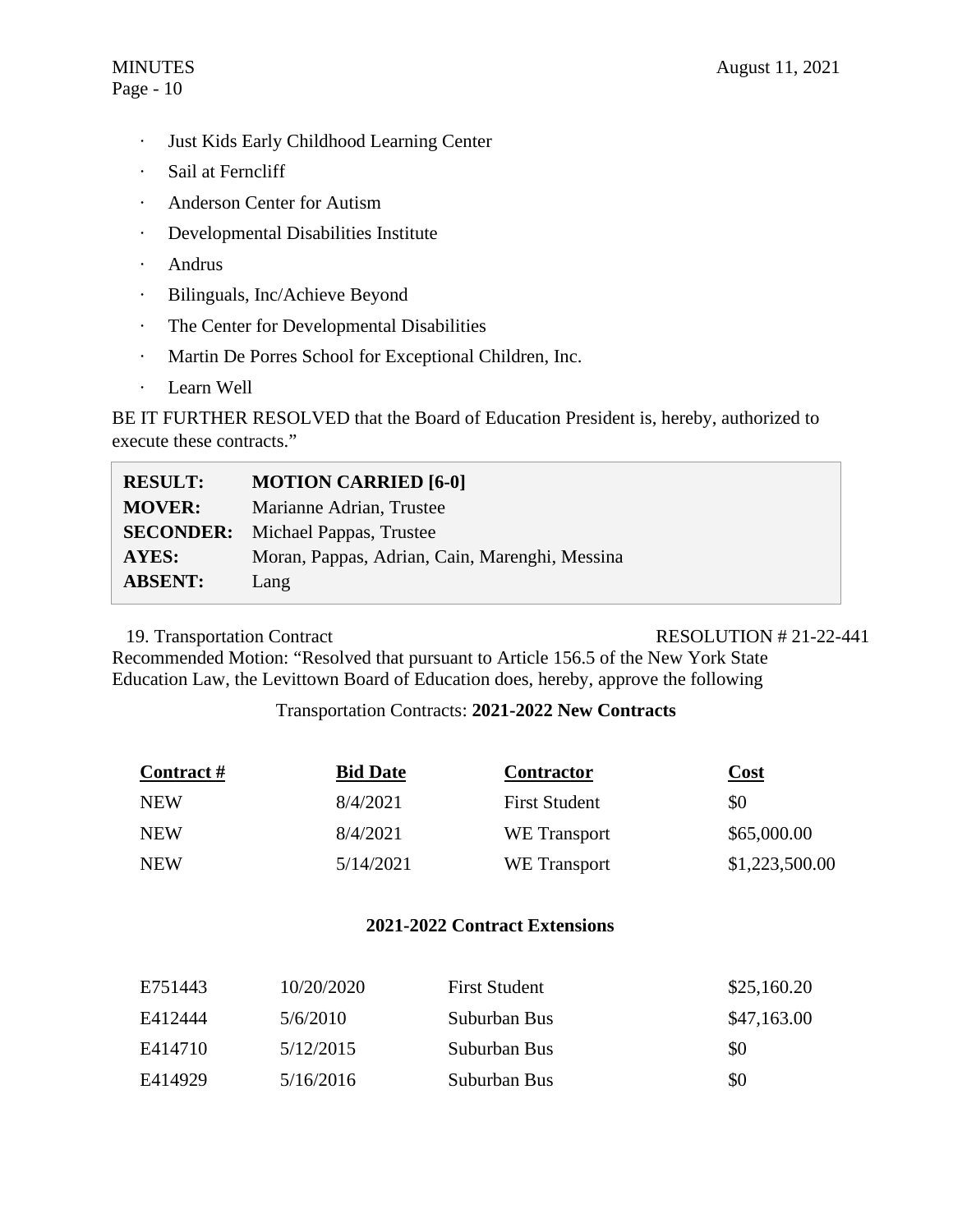Page - 11

| E515607 | 5/16/2018  | Suburban Bus      | \$33,893.20  |
|---------|------------|-------------------|--------------|
| E751336 | 8/27/2020  | Suburban Bus      | \$0          |
| E251838 | 5/22/2003  | WE Transport Inc. | \$0          |
| E256988 | 5/30/2006  | WE Transport Inc. | \$0          |
| E411042 | 5/31/2007  | WE Transport Inc. | \$0          |
| E412445 | 5/6/2010   | WE Transport Inc. | \$38,377.40  |
| E412451 | 8/25/2010  | WE Transport Inc. | \$0          |
| E266550 | 5/6/2011   | WE Transport Inc. | \$0          |
| E266551 | 8/18/2011  | WE Transport Inc. | \$0          |
| E270439 | 5/8/2012   | WE Transport Inc. | \$8,295.00   |
| E413278 | 5/13/2013  | WE Transport Inc. | \$0          |
| E271614 | 8/12/2013  | WE Transport Inc. | \$0          |
| E272985 | 8/6/2014   | WE Transport Inc. | \$0          |
| E272988 | 5/15/2014  | WE Transport Inc. | \$0          |
| E273932 | 8/11/2015  | WE Transport Inc. | \$0          |
| E414711 | 5/12/2015  | WE Transport Inc. | \$22,299.99  |
| E414931 | 5/16/2016  | WE Transport Inc. | \$0          |
| E414928 | 8/16/2016  | WE Transport Inc. | \$0          |
| E514613 | 8/7/2017   | WE Transport Inc. | \$0          |
| E514779 | 10/10/2017 | WE Transport Inc. | \$41,792.20  |
| E416486 | 8/14/2018  | WE Transport Inc. | \$0          |
| E515608 | 5/16/2018  | WE Transport Inc. | \$0          |
| E416124 | 4/24/2018  | WE Transport Inc. | \$100,000.00 |
| E515073 | 4/24/2018  | WE Transport Inc. | \$30,394.30  |
| E417405 | 8/21/2019  | WE Transport Inc. | \$20,920.00  |
| E417402 | 5/22/2019  | WE Transport Inc. | \$0          |
| E751337 | 8/27/2020  | WE Transport Inc. | \$297,216.00 |
| E751444 | 10/20/2020 | WE Transport Inc. | \$321,106.80 |

BE IT FURTHER RESOLVED, that the President of the Board of Education is, hereby, authorized to execute the contracts.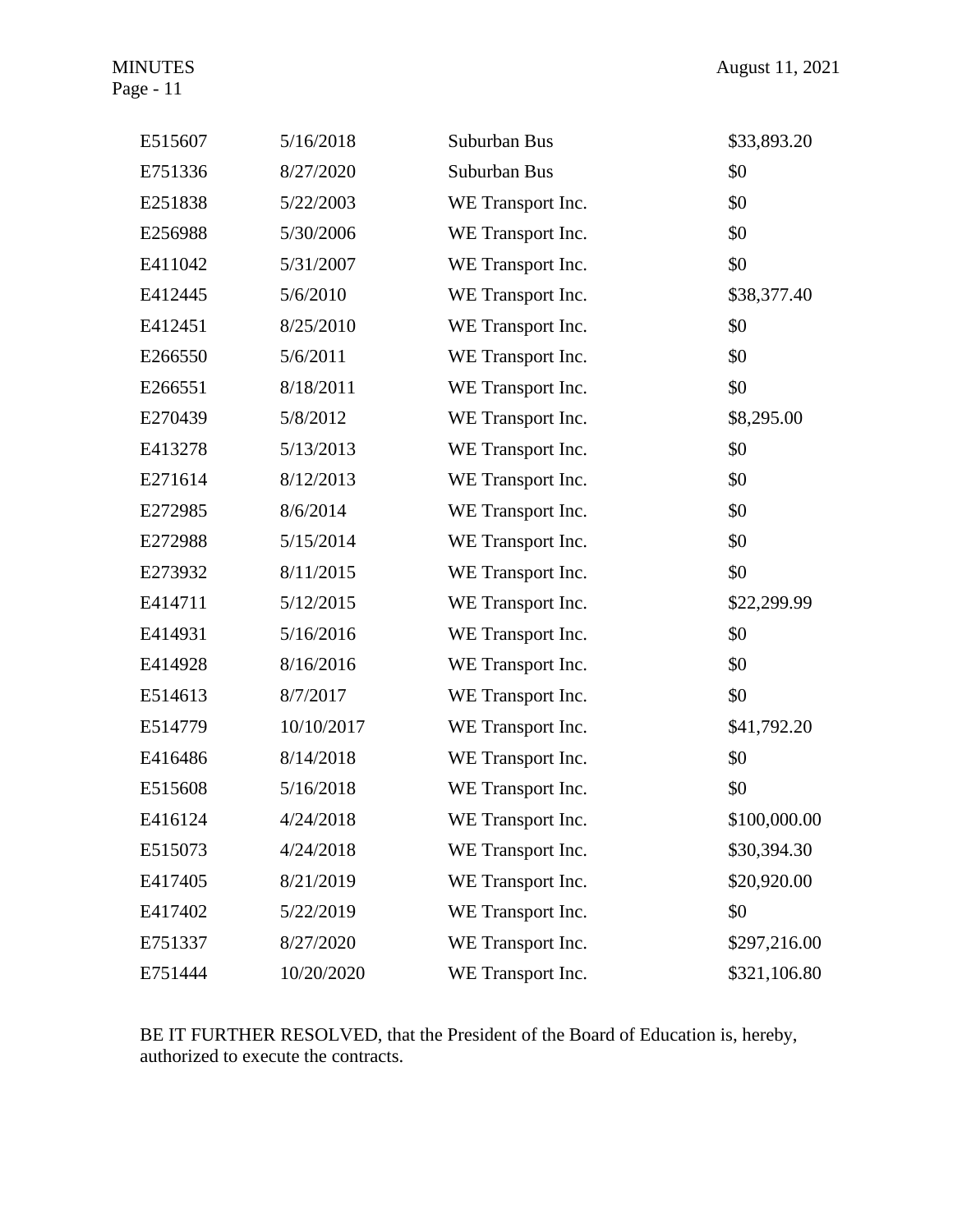| <b>RESULT:</b> | <b>MOTION CARRIED [6-0]</b>                    |
|----------------|------------------------------------------------|
| <b>MOVER:</b>  | Marianne Adrian, Trustee                       |
|                | <b>SECONDER:</b> Michael Pappas, Trustee       |
| <b>AYES:</b>   | Moran, Pappas, Adrian, Cain, Marenghi, Messina |
| <b>ABSENT:</b> | Lang                                           |

# 20. Obsolete Books RESOLUTION # 21-22-442

Recommended Motion: "RESOLVED, that the Levittown Board of Education does, hereby, declare the books on the attached lists obsolete and that the items may be discarded and/or donated as possible or sold at the highest salvage value.

| <b>RESULT:</b>   | <b>MOTION CARRIED [6-0]</b>                    |
|------------------|------------------------------------------------|
| <b>MOVER:</b>    | Marianne Adrian, Trustee                       |
| <b>SECONDER:</b> | Michael Pappas, Trustee                        |
| AYES:            | Moran, Pappas, Adrian, Cain, Marenghi, Messina |
| <b>ABSENT:</b>   | Lang                                           |

21. Obsolete Equipment RESOLUTION # 21-22-443

Recommended Motion: "RESOLVED, that the Levittown Board of Education does, hereby, declare the equipment on the attached list obsolete and that the items may be discarded and/or sold at the highest possible salvage value."

| <b>RESULT:</b>   | <b>MOTION CARRIED [6-0]</b>                    |
|------------------|------------------------------------------------|
| <b>MOVER:</b>    | Marianne Adrian, Trustee                       |
| <b>SECONDER:</b> | Michael Pappas, Trustee                        |
| <b>AYES:</b>     | Moran, Pappas, Adrian, Cain, Marenghi, Messina |
| <b>ABSENT:</b>   | Lang                                           |

22. Schedules RESOLUTION # 21-22-444

"RECOMMENDED MOTION: That the Levittown Board of Education does, hereby, approve the following schedules:

- 1000 "Resignations/Terminations, Certified Personnel"
- 1001 "Resignations/Terminations, Non-Instructional Personnel"
- 1002 "Appointments, Certified Personnel"
- 1003 "Appointments, Administrators"
- 1004 "Coaching"
- 1005 "Consultants"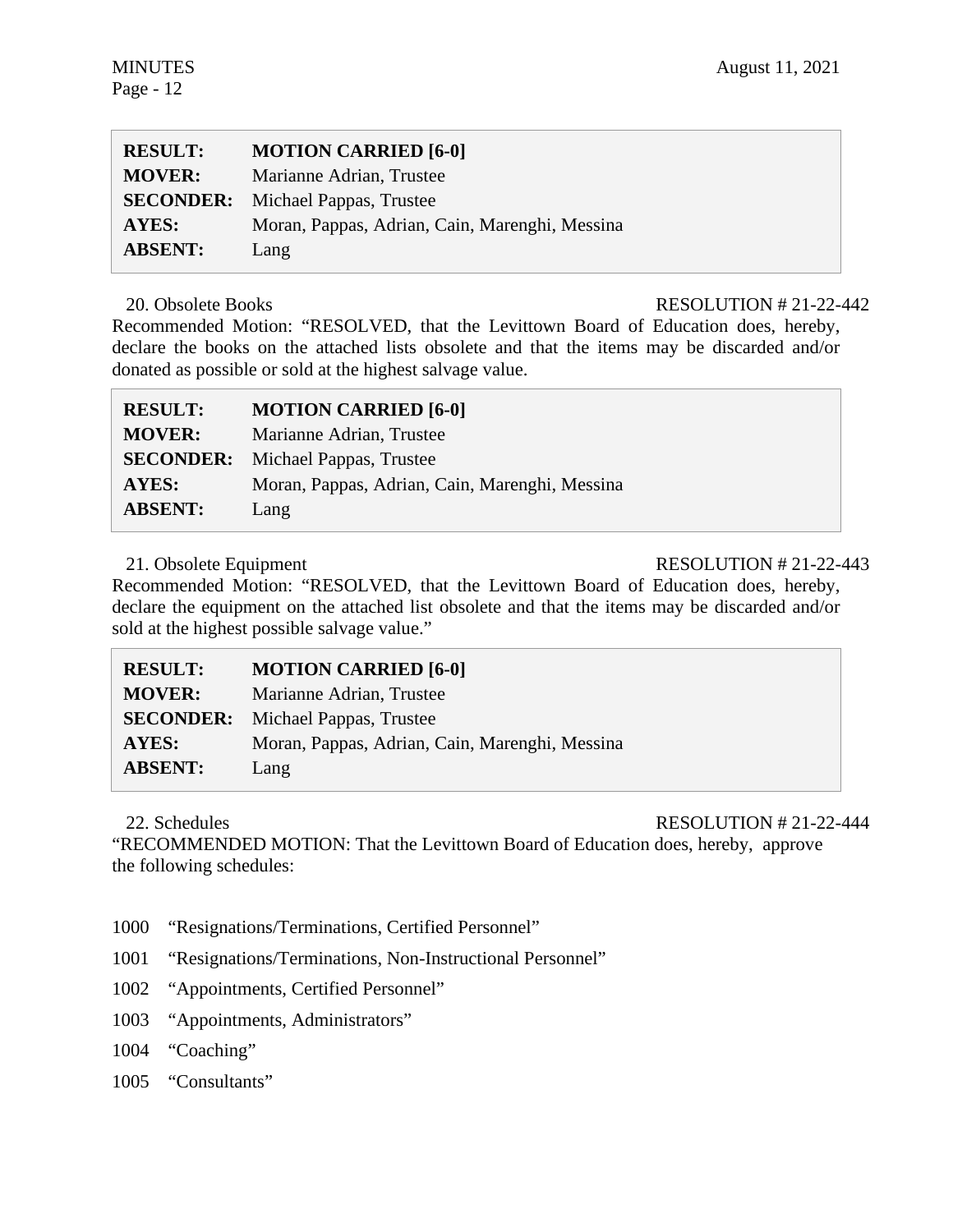- 1006 "Appointments, Non-Instructional Personnel"
- 1007 "Leave of Absence, Certified Personnel"
- 1008 "Leave of Absence, Non-Instructional Personnel"
- 1009 "Salary Change, Certified Personnel"
- 1009.1 "Salary Change, Non-Instructional Personnel"
- 1010 "Students with Disabilities"
- 1011 "Summer School"

| <b>RESULT:</b>   | <b>MOTION CARRIED [6-0]</b>                    |
|------------------|------------------------------------------------|
| <b>MOVER:</b>    | Marianne Adrian, Trustee                       |
| <b>SECONDER:</b> | Michael Pappas, Trustee                        |
| AYES:            | Moran, Pappas, Adrian, Cain, Marenghi, Messina |
| <b>ABSENT:</b>   | Lang                                           |

# V. ACTION ITEMS

A. New Business

# RESOLUTION # 21-22-445

# 1. Gifts to Schools

Recommended Motion: "RESOLVED, that the Levittown Board of Education does, hereby, accept with thanks the following gifts:

- A check in the amount of \$420.31 to be donated Gardiners Avenue School for materials for students to use during recess from Retail Business Services, PO Box 7200, Carlisle, PA 17013
- A check in the amount of \$341.27 to be donated to the Division Avenue High School Curricular account from Stop & Shop A+ Rewards, 1385 Hancock Street, Quincy, MA 02169
- A check in the amount of \$1133.32 to be donated to the MacArthur High School Sophomore Class fund from Ahold USA Financial Services (Stop & Shop Rewards Program, PO Box 7200, Carlisle, PA 17013."

| <b>RESULT:</b> | <b>MOTION CARRIED [6-0]</b>                    |
|----------------|------------------------------------------------|
| <b>MOVER:</b>  | James Moran, Secretary                         |
|                | <b>SECONDER:</b> Dillon Cain, Trustee          |
| AYES:          | Moran, Pappas, Adrian, Cain, Marenghi, Messina |
| <b>ABSENT:</b> | Lang                                           |

VI. AD HOC None